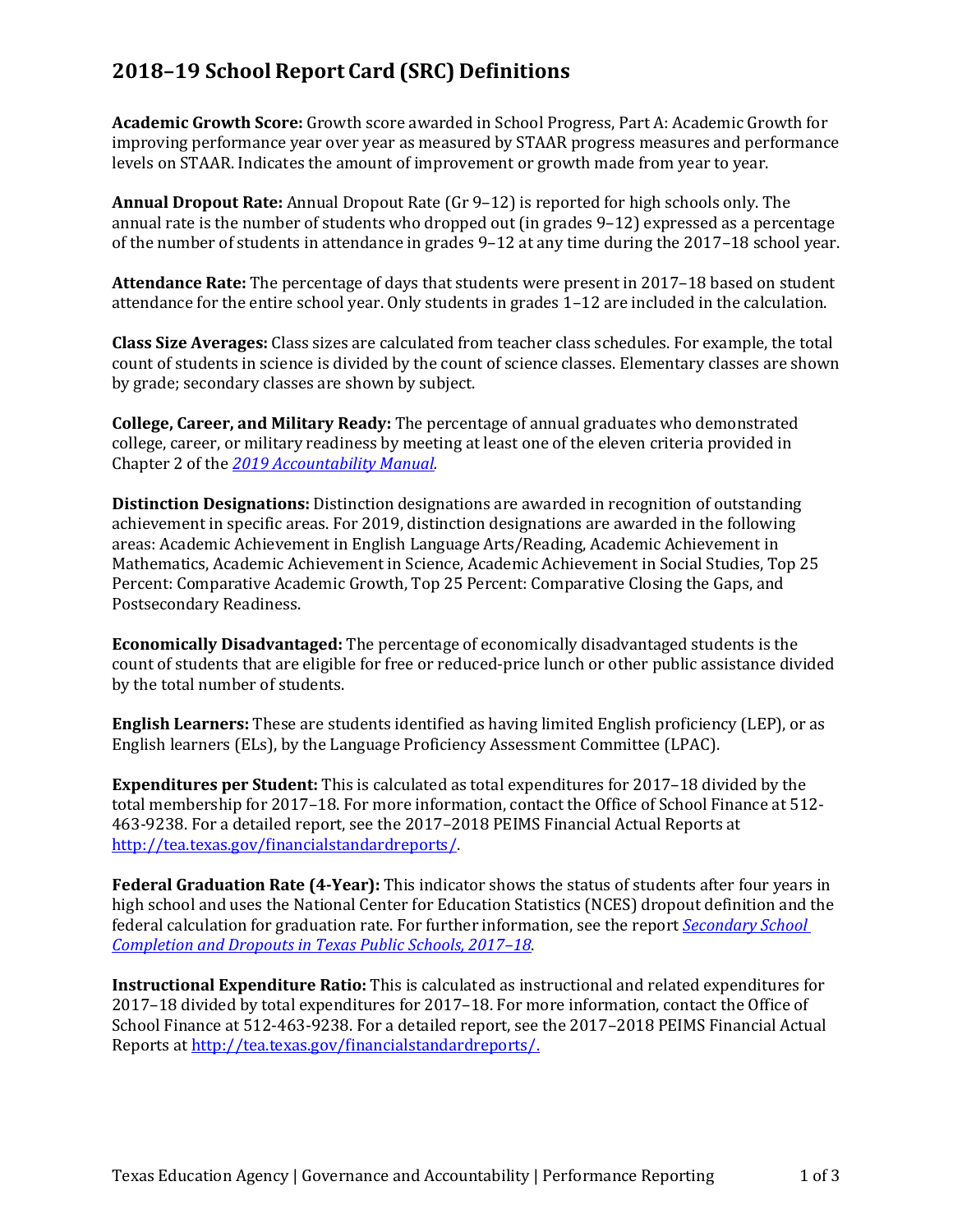## **2018–19 School Report Card (SRC) Definitions**

**Instructional Staff Percent:** The percentage of the district's FTEs whose job function was to provide classroom instruction directly to students during the 2017–18 school year. For more information, contact the Office of School Finance at 512-463-9238.

**Longitudinal Rates:** These indicators show the status of students after four years in high school (4- Year Longitudinal Rate), after five years in high school (5-Year Extended Longitudinal Rate), or after six years in high school (6-year Extended Longitudinal Rate). The four-year rate includes students who first attended ninth grade in 2014–15, showing their final status with the Class of 2018. The five-year rate includes students who first attended ninth grade in 2013–14, showing their final status at the end of 2018. The six-year rate includes students who first attended ninth grade in 2012–13, showing their final status at the end of 2018. These show the percentage of students who graduated, received a Texas Certificate of High School Equivalency (TxCHSE), continued high school, or dropped out.

**Membership:** See Total Students.

**Mobility Rate**: The percentage of students who have been in membership at a school for less than 83 percent of the school year (i.e., missed six or more weeks).

**Progress of Prior-Year Non-Proficient Students:** The percentage of students in grades 4–8 who did not reach the satisfactory standard on STAAR in the prior year but passed the corresponding assessment in the current year.

**Race/Ethnicity:** Students are reported as African American, Hispanic, white, American Indian, Asian, Pacific Islander, and two or more races.

**RHSP/DAP Graduates:** The percentage of graduates who, after four years, were reported as having satisfied the course requirements for the Recommended High School Program (RHSP) or Distinguished Achievement Program (DAP). It excludes FHSP graduates.

**RHSP/DAP/FHSP-E/FHSP-DLA Graduates:** The percentage of graduates who, after four years, were reported as having satisfied the course requirements for the Recommended High School Program (RHSP), Distinguished Achievement Program (DAP), Foundation High School Program (FHSP) with an endorsement (FHSP-E) or the distinguished level of achievement (FHSP-DLA).

**SAT/ACT Results:** The report provides three indicators: (1) Tested shows the percentage of 2017– 18 and 2016–17 graduates who took either the SAT or the ACT, (2) Average SAT Score for 2017–18 graduates, and (3) Average ACT Score for 2017–18 graduates.

**Special Education:** The population of students served in special education programs.

**STAAR:** The State of Texas Assessments of Academic Readiness (STAAR®) is a comprehensive testing program for public school students in grades 3–8 or high school courses with end-of-course (EOC) assessments. The STAAR program is designed to measure to what extent a student has learned, understood, and is able to apply the concepts and skills expected at each tested grade level, or after each course for which an EOC assessment exists. Students are assessed in reading (grades 3–8), mathematics (grades 3–8), writing (grades 4 and 7), science (grades 5 and 8), and social studies (grade 8). End-of-course assessments are given for English I and II, Algebra I, Biology, and U.S. History.